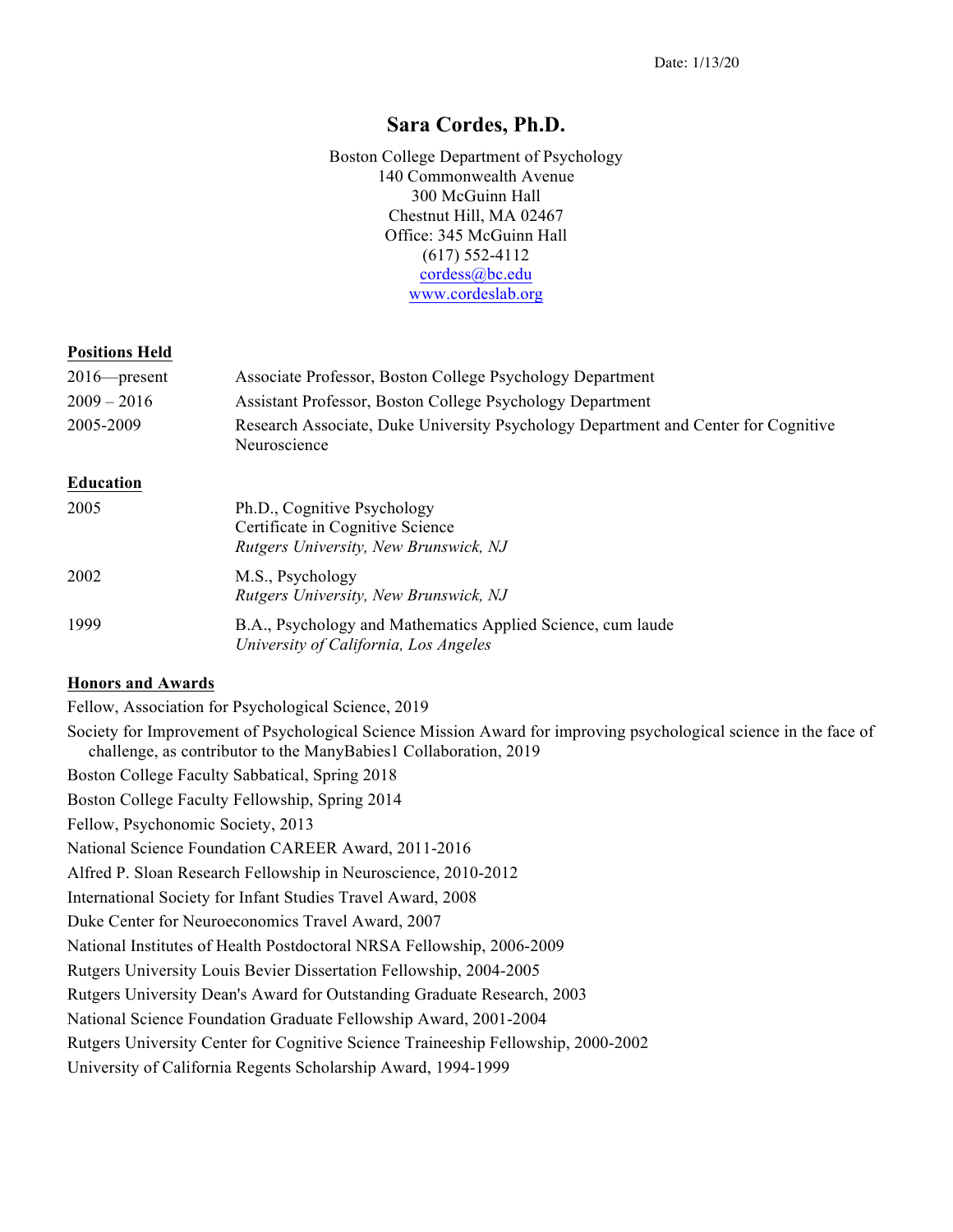## **Professional Activities**

### *Editorial Activities:*

Associate Editor, *Developmental Science* (2016-present) Consulting Editor, *Journal of Experimental Psychology: General* (2016-present) Editorial Review Board Member, *Frontiers in Comparative Psychology* (2014-present)

### *Reviewing*:

National Science Foundation College of Reviewers (2014, 2015, 2016) National Science Foundation Review Panelist (2008; 2009; 2011; 2013; 2014; 2015; 2020) Chair, Number/Spatial Cognition/Relational Reasoning Panel, Cognitive Development Society (2017)

Reviewer: *Animal Cognition; Attention, Perception and Psychophysics; Behavioral and Brain Functions; Behavioral Processes; Brain Research; Canada Foundation for Innovation; Child Development; Cognition; Cognitive Development; Cognitive Psychology; Developmental Science; Developmental Psychology; European Journal of Child Development; Frontiers in Psychology; Frontiers in Integrative Neuroscience; Infancy; Infant Behavior and Development; International Conference on Infant Studies; Journal of Cognition and Development; Journal of Experimental Child Psychology; Journal of Experimental Psychology: General; Journal of Experimental Psychology: Human Perception and Performance; Journal of Experimental Psychology: Learning, Memory, and Cognition; Journal of Vision; Language Learning and Development; Learning and Behavior; National Science Foundation CAREER program; National Science Foundation SBE Postdoctoral Research Fellowship Program; PLoS One; Psychonomic Bulletin & Review; Psychological Science; Proceedings of the National Academy of Sciences; Society for Research in Child Development; Society for Philosophy and Psychology; Trends in Cognitive Science; TIMELY* 

## *Memberships*

Psychonomic Society Fellow Association for Psychological Science Fellow Cognitive Development Society International Society for Infant Studies Society for Research in Child Development Mathematical Cognition and Learning Society

## *Other Professional Activities*

Organizer (with Beth Casey) of Boston College Distinguished Seminar Series on Mathematical Development, Collaboration between the College of Arts and Sciences and Lynch School of Education (2013-2016)

Member, Advisory Board for the Museum of Science NSF-ISE grant "*Creating Communities of Learners for Informal Cognitive Science Education*" (2011-2017)

Member, Raising a Reader MA Evaluation Brain Trust Advisory Board (2016-2017)

Supervisor of summer research internship for students from primarily undergraduate institutions and/or from underrepresented groups to engage in developmental research at Boston College, (2012-present)

McNair Exploratory Program Faculty Mentor (2013, 2015, 2016, 2019-2020)

Research Sponsor, University of Bath Undergraduate Internship Program (2014-present)

| <b>External Research Support</b> |  |
|----------------------------------|--|
|                                  |  |

*Previous:*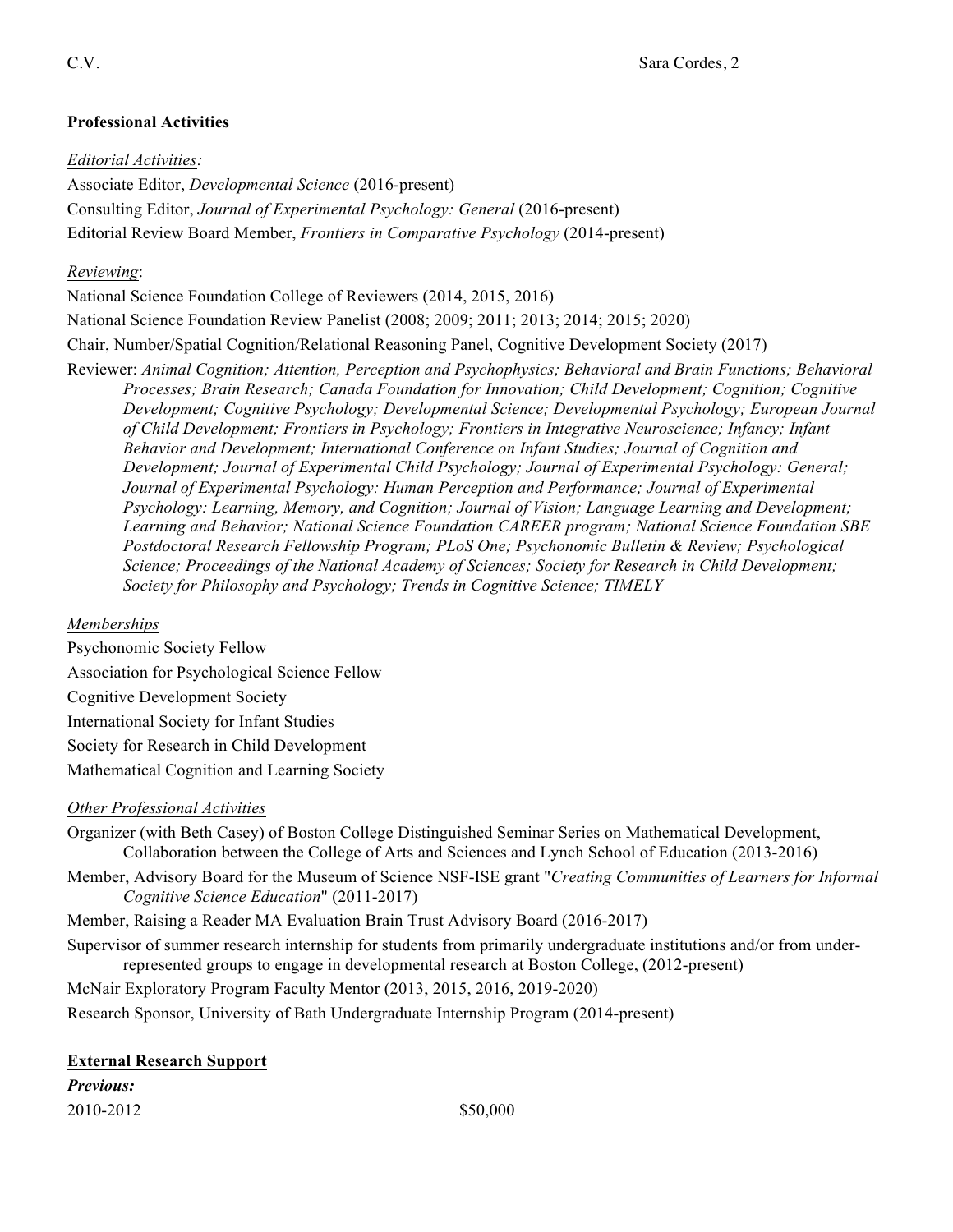Alfred P. Sloan Research Fellowship PI: Sara Cordes 8/15/2011-8/14/2017 \$490,573 NSF: CAREER #1056726 PI: Sara Cordes *Understanding and Facilitating Numerical Discriminations in Infants* 05/01/2016-04/30/2018 \$20,000 National Endowment for the Arts **PI: Ellen Winner** Role: Co-PI *To Support a Randomized, Controlled, Longitudinal Study of Cognitive Impacts of Ensemble Music Training in At Risk Children* 09/01/2015-08/31/2018 \$300,046 John Templeton Foundation #56348 PI: Sara Cordes *Cognitive Underpinnings and Consequences of Generosity* 05/01/2018-09/30/2018 \$21,723 American Psychological Association PI: Sara Cordes *Summer Undergraduate Psychology Research Experience Grant* 09/01/2015-08/31/2019 \$45,000 Massachusetts Cultural Council PIs: Sara Cordes, Ellen Winner, Adele Diamond *Effects of Intensive Ensemble Music Programs on Children's Cognitive and Affective Development*  05/01/2019-09/30/2019 \$25,836 American Psychological Association PI: Joshua Hartshorne Role: Co-PI *Summer Undergraduate Psychology Research Experience Grant Current***:** 07/01/2016-06/30/2020 \$177,496 National Science Foundation #1561217 PIs: Sara Cordes, Hilary Barth, Andrea Patalano *Collaborative Proposal: Foundations of Estimation: Number, Space, Time, and Probability* 08/01/2019-07/31/2022 \$479,009 National Science Foundation #1920725 PIs: Sara Cordes, Nadia Chernyak *Collaborative Research: Social Influences of Math Learning* 08/01/2019-07/31/2022 \$870,968 National Science Foundation #1920732 PI: Sara Cordes *The Developmental Emergence and Consequences of Spatial and Math Gender Stereotypes Pending:* 02/01/2020-01/31/2023 National Science Foundation **PI:** Sara Cordes *The Development of Number Concepts in Deaf and Hard of Hearing Children* 08/01/2020-07/31/2023 National Science Foundation **PI:** Sara Cordes *Collaborative Research: A Multi-Lab Investigation of Capacity Limits in Symbolic and Non-Symbolic Number Development* \*\*See section on Mentoring (below) for funding awarded to my graduate and postdoctoral students.

### **Boston College Internal Research Support**

Summer/Fall 2011 Boston College Research Expense Grant, \$2,000 Winter/Spring 2012 Boston College Research Expense Grant, \$2,000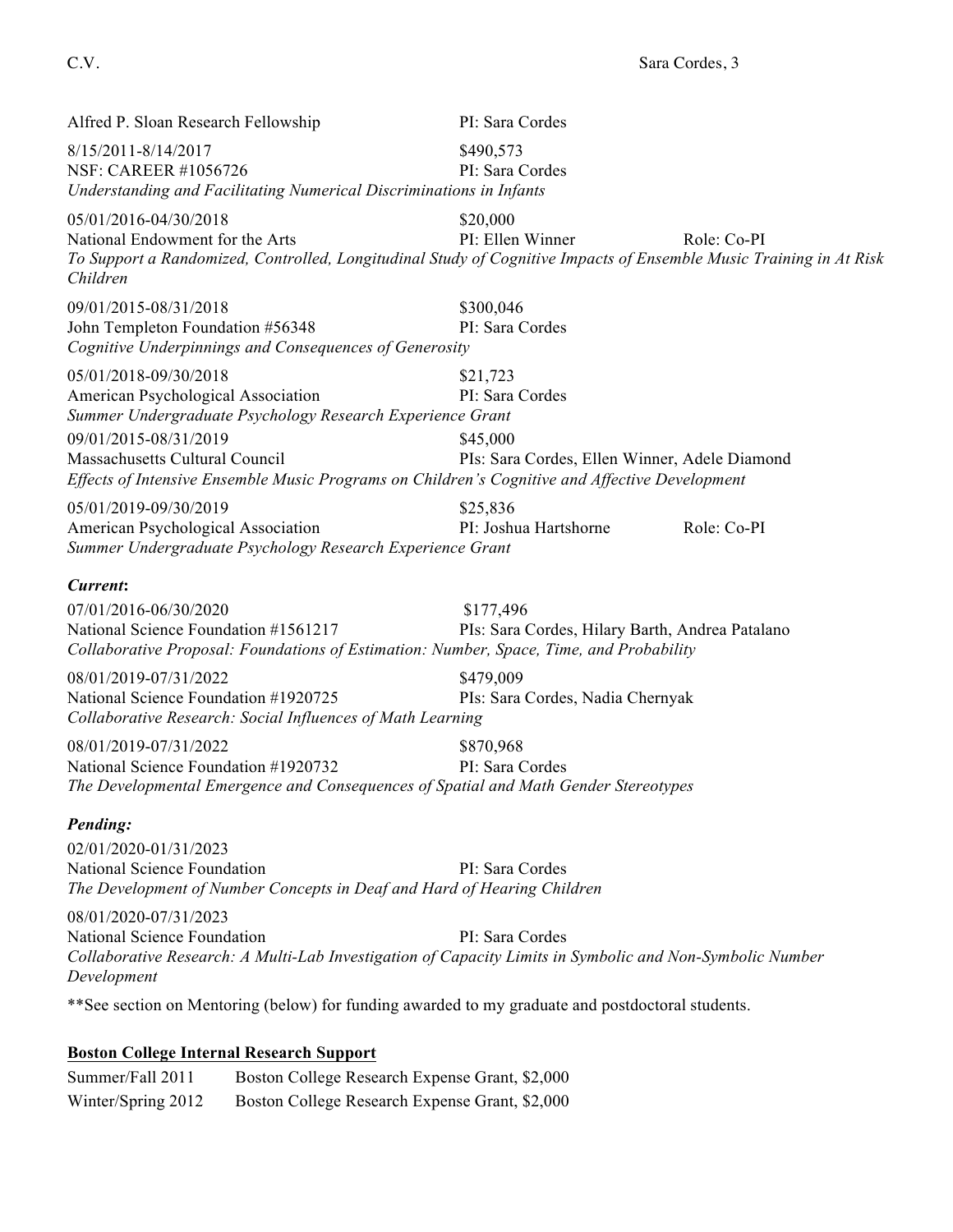| Summer/Fall 2012   | Boston College Research Expense Grant, \$2,000    |
|--------------------|---------------------------------------------------|
| Summer/Fall 2013   | Boston College Research Expense Grant, \$2,000    |
| Winter/Spring 2014 | Boston College Research Expense Grant, \$2,000    |
| Winter/Spring 2015 | Boston College Research Expense Grant, \$2,000    |
| Summer/Fall 2015   | Boston College Research Expense Grant, \$2,000    |
| Winter/Spring 2016 | Boston College Research Expense Grant, \$2,000    |
| Summer/Fall 2017   | Boston College Research Expense Grant, \$2,000    |
| 2017-2018          | Boston College Research Incentive Grant, \$15,000 |
| Winter/Spring 2018 | Boston College Research Expense Grant, \$2,000    |
| Summer/Fall 2018   | Boston College Research Expense Grant, \$2,000    |
| Winter/Spring 2019 | Boston College Research Expense Grant, \$2,000    |
| Summer/Fall 2019   | Boston College Research Expense Grant, \$2,000    |
| Winter/Spring 2020 | Boston College Research Expense Grant, \$2,000    |

### **Publications**

#### *NOTE:*

*Last authorship denotes senior authorship.*

*\* denotes undergraduate/post-bachelor advisee*

*# denotes grad student advisee*

*^ denotes post-doctoral student advisee*

- **Cordes, S.**, Gelman, R., Gallistel, C. R., & Whalen, J. (2001). Variability signatures distinguish verbal from nonverbal counting for both large and small numbers. *Psychonomic Bulletin & Review, 8*(4), 698-707.
- Gelman, R., & **Cordes, S.** (2001). Counting in animals and humans. In E. Dupoux (Ed.), *Language, Brain, and Cognitive Development: Essays in Honor of Jacques Mehler* (p. 279-303). Cambridge, MA: MIT Press.
- **Cordes, S.** & Gelman, R. (2005). The young numerical mind: When does it count? In J. Campbell (Ed.), *Handbook of Mathematical Cognition.* London: Psychology Press, (pp. 127-142).
- **Cordes, S.** (2006). Nonverbal rate computations in humans. *Dissertation Abstracts International: Section B: The Sciences and Engineering*, 66(11-B), pp. 6302
- Brannon, E. M., Lutz, D., & **Cordes, S.** (2006). The development of area discrimination and its implications for number representation in infancy. *Developmental Science, 9*(6), F59-F64.
- Gallistel, C. R., Gelman, R., & **Cordes, S**. (2006). The cultural and evolutionary history of the real numbers. In S. Levinson & P. Jaisson (Eds.), *Evolution and culture: A Fyssen Foundation symposium.* Cambridge, MA: MIT Press (pp. 247-274).
- **Cordes, S.,** Gallistel, C. R., Gelman, R., & Latham, P. (2007). Nonverbal arithmetic in humans: Light from noise*. Perception and Psychophysics, 69*(7), 1185-1203.
- **Cordes, S.,** King, A. P., & Gallistel, C. R. (2007). Time left in the mouse*. Behavioural Processes, 74*(2), 142-151.
- **Cordes, S.,** Williams, C. L., & Meck, W. H. (2007). Common representations of abstract quantities*. Current Directions in Psychological Science, 16*(3), 156-161.
- **Cordes, S.,** & Brannon, E. M. (2008a). The difficulties of representing continuous extent in infancy: Using number is just easier. *Child Development, 79*(2), 476-489.

**Cordes, S.** & Brannon, E. M. (2008b). Quantitative competencies in infancy. *Developmental Science, 11*(6), 803-808.

**Cordes, S**., & Gallistel, C. R. (2008). Interval timing in circadian clock mutants. *Brain Research, 1227*, pp. 120-127*.*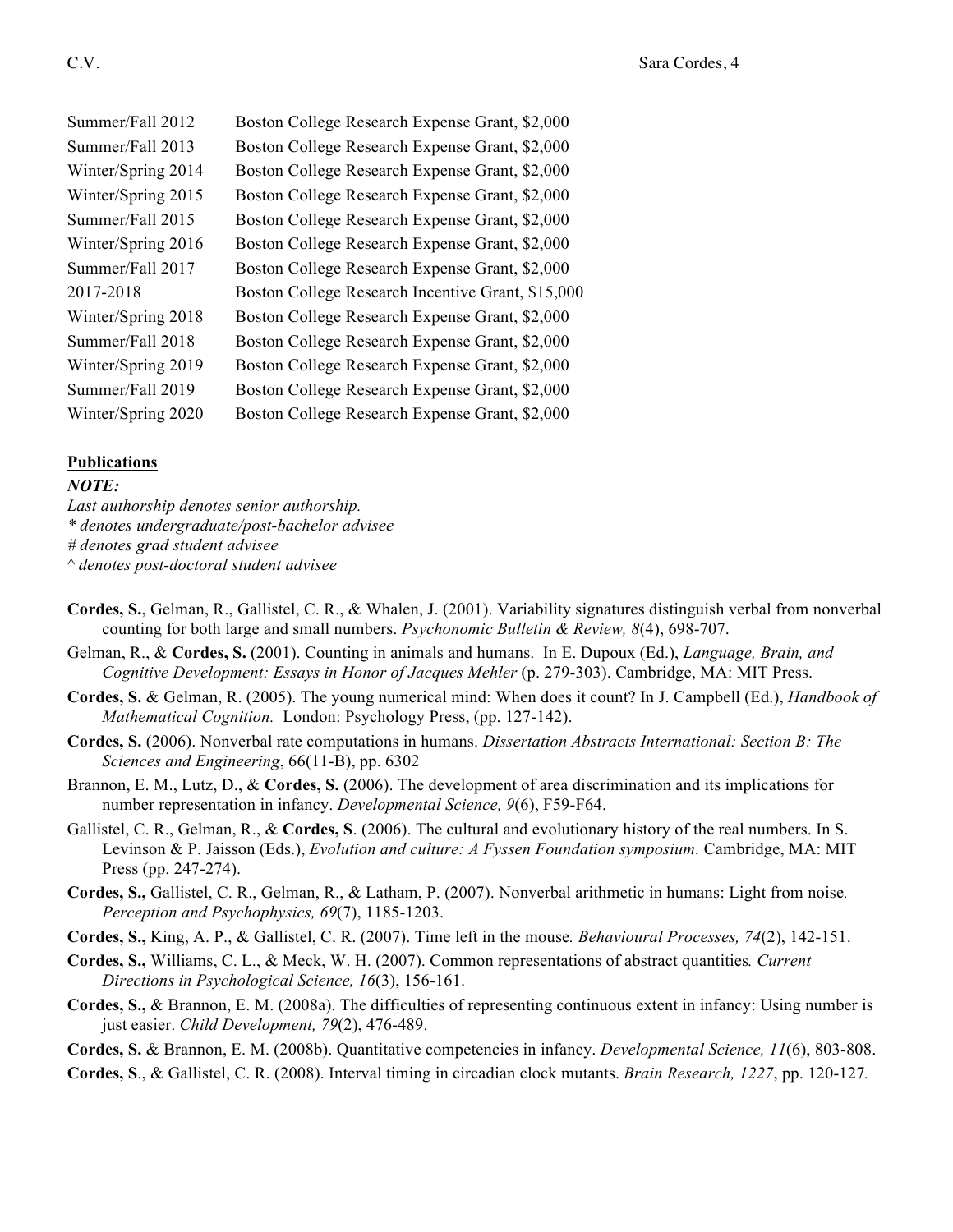- Cantlon, J. F., **Cordes, S**., Libertus, M. E. & Brannon, E. M. (2009a). Comment on "Log or linear? Distinct intuitions of the number scale in western and Amazonian Indigene cultures". *Science, 323,* 38b*.*
- Cantlon, J. F., **Cordes, S.,** Libertus, M. E., & Brannon, E. M. (2009b). Numerical abstraction: It ain't broke. *Behavioral and Brain Sciences, 32* (3-4), 331-332.
- **Cordes, S.** & Brannon, E. M. (2009a). Crossing the divide: Infants discriminate small from large numerosities. *Developmental Psychology, 45*(6), 1583-1594.
- **Cordes, S.** & Brannon, E. M. (2009b). The relative salience of discrete and continuous quantities in infants. *Developmental Science, 12(*3), 453-463.
- Buhusi, C. V. & **Cordes, S.** (2011). Time and number: The privileged status of small values in the brain. *Frontiers in Integrative Neuroscience, 5*(67), 1-3*.*
- **Cordes, S.** & Brannon, E. M. (2011)*.* Attending to one of many: When infants are surprisingly bad at discriminating an item's size. *Frontiers in Psychology, 2*(65), 1-8, doi: 10.3389/fpsyg.2011.00065.
- #Pleil, K**., Cordes, S**., Meck, W. H., & Williams, C. L. (2011). Sex differences in timing: Possible neuroendocrine mechanisms. *Frontiers in Integrative Neuroscience, 5*(63), 1-15, doi: 10.3389/fnint.2011.00063*.*
- ^Anderson, U. S. & **Cordes, S.** (2013). 1<2 and 2<3: Nonlinguistic appreciations of numerical order*. Frontiers in Psychology, 4*(5). doi: 10.3389/fpsyg.2013.00005
- **Cordes, S.** & Meck, W. H. (2013). Ordinal abilities in the rat: An understanding of longer and shorter for suprasecond, but not sub-second durations. *Journal of Experimental Psychology: General, 143*(2), 710-720.
- *#*Young, L. N. & **Cordes, S.** (2013). Fewer things, lasting longer: The effects of emotional stimuli on quantity judgments. *Psychological Science, 24*(6), 1057-1059*.*
- #Young, L. N., Winner, E., & **Cordes, S.** (2013). Heightened incidence of depressive symptoms in adolescents involved in the arts. *Psychology of Aesthetics, Creativity, and the Arts, 7*(2), 197-202*.*
- **Cordes, S.**, \*Goldstein, A., & \*Heller, E. (2014). Sets within sets: The influence of set membership on numerical estimates. *Journal of Experimental Psychology: Human Perception and Performance, 40*(1), 94-105.
- #Hurst, M., \*Monahan, K. L., \*Heller, E., & **Cordes, S.** (2014). 1, 2, 3's and A, B, C's: A log-linear shift for unfamiliar sequences in children and adults. *Developmental Science, 17*(6), 892-904.
- #Young, L. N., **Cordes, S.,** & Winner, E. (2014). Arts involvement predicts academic achievement only when the child has a musical instrument. *Educational Psychology: An International Journal of Experimental Educational Psychology, 34*(7), 849-861.
- #Cantrell, L., Boyer, T., **Cordes, S.** & Smith, L. (2015). Signal clarity: An account of the variability in infant quantity discrimination tasks. *Developmental Science, 18*(6), 877-893*.*
- *#*Posid, T. & **Cordes, S.** (2015). The small-large divide: A case of incompatible numerical representations in infancy. In D. Geary, D. Berch, & K. Mann-Koepke (Eds.), *Evolutionary Origins and Early Development of Basic Number Processing.*
- #Posid, T. & **Cordes, S.** (2015). Verbal counting moderates perceptual biases found in children's cardinality judgments. *Journal of Cognition and Development, 16*(4), 621-637*.*
- #Posid, T., \*Fazio, A., & **Cordes, S.** (2015). Being sticker-rich: Numerical context influences children's sharing behavior. *PLOS ONE, 10*(11)*.*
- ^Cherynak, N., \*Sandham, B., Harris, P. L., & **Cordes, S.** (2016). Numerical cognition explains age-related changes in third-party fairness. *Developmental Psychology, 52*(10), 1555.
- \*Goldstein, A., #Cole, T., **Cordes, S.** (2016). How parents read counting books and non-numerical books to their preverbal infants: An observational study. *Frontiers in Psychology, 7.*
- #Hamamouche, K. & **Cordes, S.** (2016). Space, time, and number. In T.K. Shackelford & V.A. Weekes-Shackelford (Eds.), *Encyclopedia of Evolutionary Psychological Science.*
- #Hurst, M. & **Cordes, S.** (2016). Rational-number comparison across notation: Fractions, decimals, and whole numbers. *Journal of Experimental Psychology: Human Perception and Performance, 42*(2), 281*.*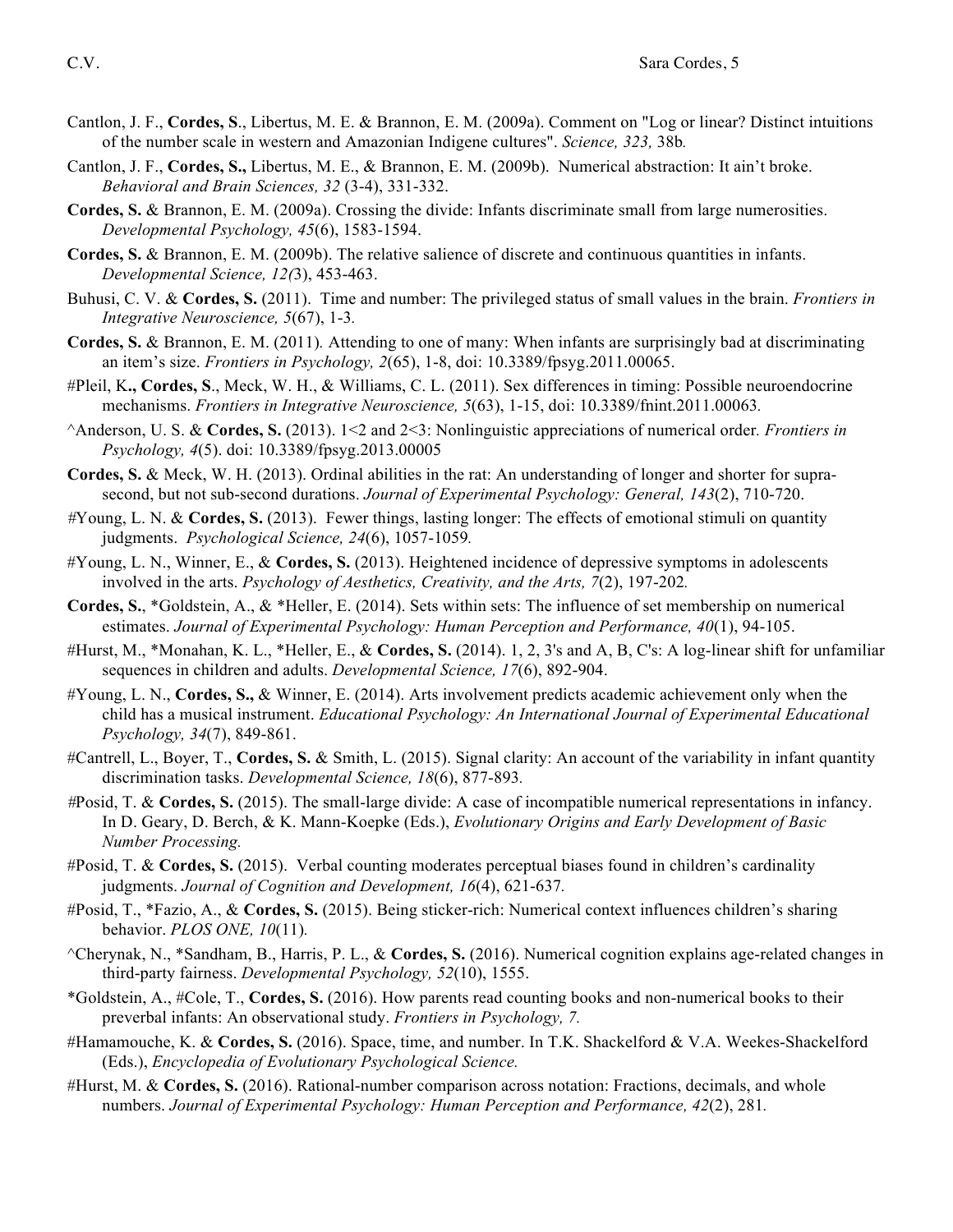- Eyler, R., **Cordes, S.,** Szymanski,B., & Fraenkel, L. (2017). Utilization of continuous "spinners" to communicate risk. *Medical Decision Making.*
- *#*Hamamouche, K.\*, *#*Niemi, L.\* & **Cordes, S.** (2017). Quantifying a threat: Evidence of a numeric processing bias*. Acta Psychologica, 177,* 1-9*.* (\*equal contribution)
- #Hurst, M., ^Anderson, U. S., & **Cordes, S.** (2017). The acquisition of mappings among number words, written numerals, and quantities in preschoolers, *Journal of Cognition and Development, 18*(1), 41-62. doi: 10.1080/15248372.2016.1228653.
- #Hurst, M. & **Cordes, S.** (2017a). When being good at math isn't enough: How students' beliefs about the nature of mathematics impact decisions to pursue optional math education. In U. Xolocotzin (Ed.), *Understanding Emotions in Mathematical Thinking and Learning.* San Diego, CA: Elsevier.
- #Hurst, M. & **Cordes, S.** (2017b). Working memory strategies during rational number magnitude processing. *Journal of Educational Psychology.*
- \*Lewis, E., \*Zax, A. & **Cordes, S.** (2017). The impact of emotion on numerical estimation: A developmental perspective. *Quarterly Journal of Experimental Psychology,* 1-36*.*
- #Savelkouls, S. & **Cordes, S.** (2017). Numerical intuitions in infancy: Give credit where credit is due. *Behavioral and Brain Sciences, 40.*
- Barth, H., **Cordes, S.,** & Patalano, A.L. (2018). Suboptimality in perceptual decision making and beyond. *Brain and Behavioral Sciences.*
- Eyler, R. F., **Cordes, S.,** Szymanski, B. R., & Fraenkel, L. (2018). Use of feedback to improve mental number-line representations in primary care clinics. *BMC Medical Informatics and Decision Making, 18*(1), 40.
- #Hamamouche, K., \*Keefe, M., Jordan, K., & **Cordes, S.** (2018). Cognitive load affects numerical, but not temporal, judgments. *Frontiers in Psychology, 9*, 1783*.* doi: 10.3389/fpsyg.2018.01783
- Hogan, J., **Cordes, S.,** Holochwost, S., Ryu, E., Diamond, A., & Winner, E. (2018). Is more time in general music class associated with stronger extra-musical outcomes in kindergarten? *Early Childhood Research Quarterly, 45*, 238-248*.*
- #Hurst, M. & **Cordes, S.** (2018a). A systematic investigation of the link between rational number processing and algebra ability. *British Journal of Psychology, 109*(1), 99-117*.*
- #Hurst, M. & **Cordes, S.** (2018b). Attending to relations: Proportional reasoning in 3- to 6-year-old children*. Developmental Psychology, 54*(3)*,* 428*.*
- #Hurst, M. & **Cordes, S.** (2018c). Children's understanding of fraction and decimal symbols and the notation-specific relation to pre-algebra ability. *Journal of Experimental Child Psychology, 168,* 32-48.
- *#*Posid, T. & **Cordes, S.** (2018).How high can you count? Probing the limits of young children's counting. *Developmental Psychology 54*(5), 875-889.
- ^Chernyak, N., Harris, P., & **Cordes, S.** (2019). Explaining early moral hypocrisy: Numerical cognition promotes equal sharing behavior in preschool-aged children*. Developmental Science, 22*(1), e12695*.*
- **Cordes, S.** (2019). Bees know that zero is less than one. *Learning and Behavior, 47*(3), 187-188*.*
- \*Gordon, R., ^Chernyak, N., & **Cordes, S**. (2019). Get to the point: Preschoolers' spontaneous gesture use during a cardinality task. *Cognitive Development, 52.*
- #Hamamouche, K. & **Cordes, S**. (2019). A divergence of sub- and supra-second timing abilities in childhood and its relation to academic achievement. *Journal of Experimental Child Psychology*, 178, 137-154.
- #Hamamouche, K. & **Cordes, S**. (2019). Learning about time: Knowledge of formal timing symbols is related to individual differences in temporal precision. *Journal of Experimental Psychology: Learning, Memory, and Cognition.*
- *#*Hamamouche, K. & **Cordes, S.** (2019). Number, time, and space are not singularly represented: Evidence against a common magnitude system. *Psychonomic Bulletin and Review, 26*(3), 833-854.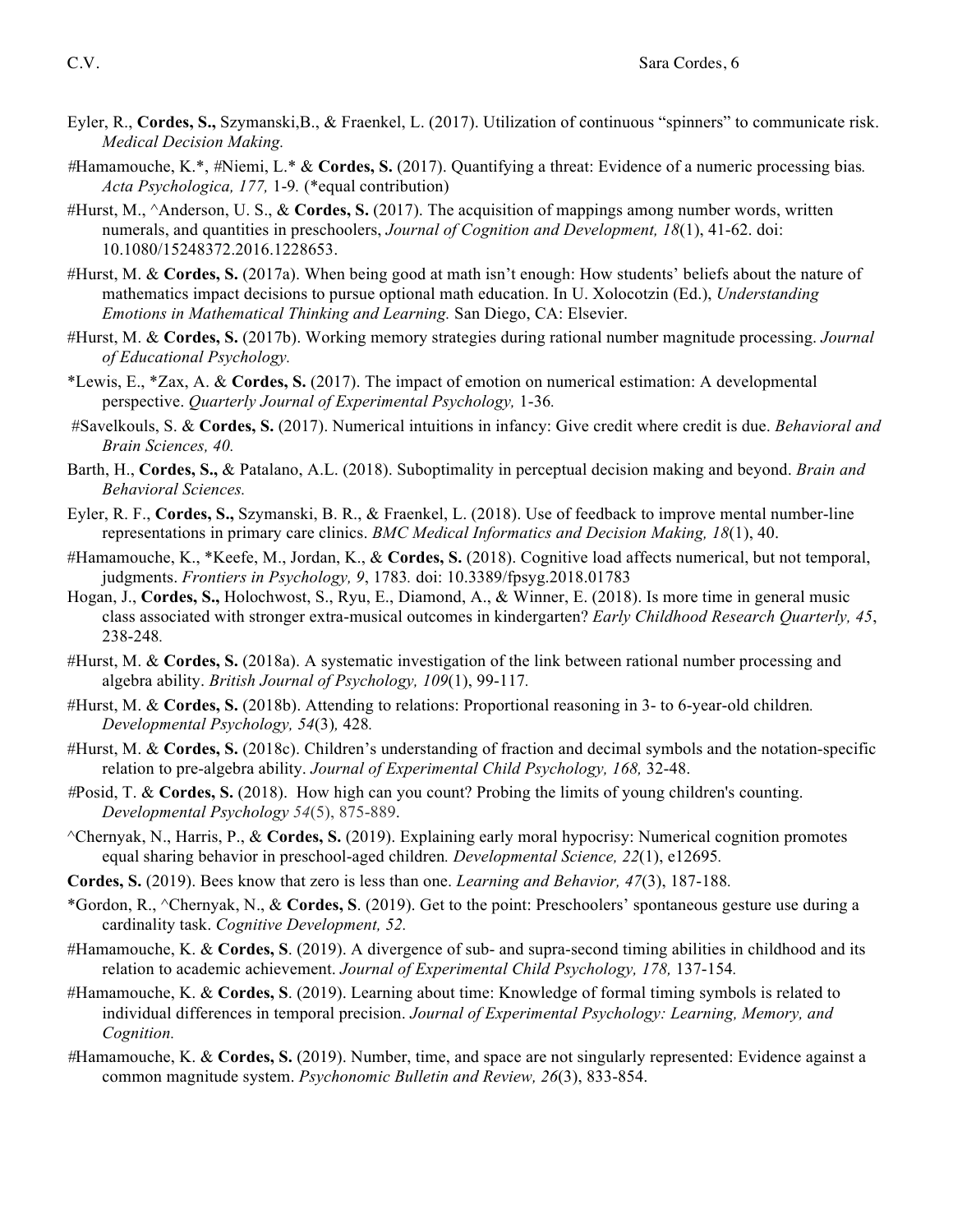- #Hurst, M. & **Cordes, S.** (2019). Talking about proportion: Fraction labels impact numerical interference in nonsymbolic proportional reasoning. *Developmental Science, 22*(4), e12790*.*
- #Niemi, L., \*Woodring, M., Young, L., & **Cordes, S.** (2019). Partisan mathematical processing of political polling statistics: It's the expectations that count. *Cognition, 186,* 95-107.
- *#*Posid, T. & **Cordes, S.** (2019). The effect of multimodal information on children's numerical judgments*. Journal of Experimental Child Psychology, 182,* 166-186.
- Xing, C., Paul, J., Zax, A., **Cordes, S.,** Barth, H., & Patalano, A. L. (2019). Probability-range effects on probability distortion in a gambling task. *Acta Psychologica, 197*, 39-51*.*
- Zax, A., Williams, K., Patalano, A., Slusser, E., **Cordes, S.**, & Barth, H. (2019). What do biased estimates tell us about cognitive processing? Intuitive proportional reasoning in spatial judgments. *Journal of Cognition and Development,* 1-27.
- ManyBabies Consortium (in press). Quantifying sources of variability in infancy research using the infant-directed speech preference. *Advances in Methods and Practices in Psychological Science*.
- Patalano, A. L., Zax, A., Williams, K., Mathias, L., Cordes, S., & Barth, H. (in press). Intuitive magnitude judgments and decision making under risk in adults. *Cognitive Psychology.*

#### **Submitted Manuscripts**

- #Hamamouche, K., ^Chernyak, N., & **Cordes, S**. (invited revision). *Sharing scenarios facilitate division performance in preschoolers.*
- #Hamamouche, K., & Cordes, S. (submitted). *Learning Symbols for Surface Area and Its' Effect on Spatial Processing.*
- #Hurst, M. A., Boyer, T. W., & **Cordes, S.** (invited revision). *Spontaneous and directed attention to number versus proportion.*
- ^Santos, S. & **Cordes, S.** (submitted). *Explaining math abilities in children with hearing loss: The role of language and working memory in developing number concepts.*
- *#*Savelkouls, S. & **Cordes, S.** (invited revision). *The Impact of Set Size on Cumulative Area Judgments.*
- *#*Savelkouls, S. & **Cordes, S.** (invited revision). *Tracking the size of one item among many: Element area discrimination in infancy*
- *#*Savelkouls, S., #Hurst, M., & **Cordes, S.** (invited revision). *Relative Salience of Number: Preschoolers' Number Knowledge Relates to Spontaneous Focusing on Number for Small, but not Large, Sets.*

#### **Manuscripts**

**Cordes, S.***,* \*Sprague, L., Patalano, A., & Barth, H. (in prep). *Context effects across quantitative domains.*

- #Hurst, M., \*Santry, M., \*Massaro, M., & **Cordes, S.** (in preparation). *How do you visualize a fraction? The role of number line and pie chart models for magnitude estimation.*
- #Hildebrand, L., #Posid, T., Moss-Racusin, C., \*Hymes, L., & **Cordes, S.** (in prep). *Does my daughter like math? Gender-specific relations between parent and child math attitudes.*
- #Hildebrand, L., Barth, H., Patalano, A., Barth, H., & **Cordes, S.** (in prep). *Temporal and numerical context effects in childhood.*
- ^Santos, S.*,* Brownell, H., Coppola, M., Shusterman, A., & Cordes, S. (in prep). *Evidence for the impact of language in the development of numerical concepts.*

#### **Conference Proceedings**

#Young, L. N. & **Cordes, S.** (2012). Time and number under the influence of emotion. *Visual Cognition, 20*(9), 1048- 1051.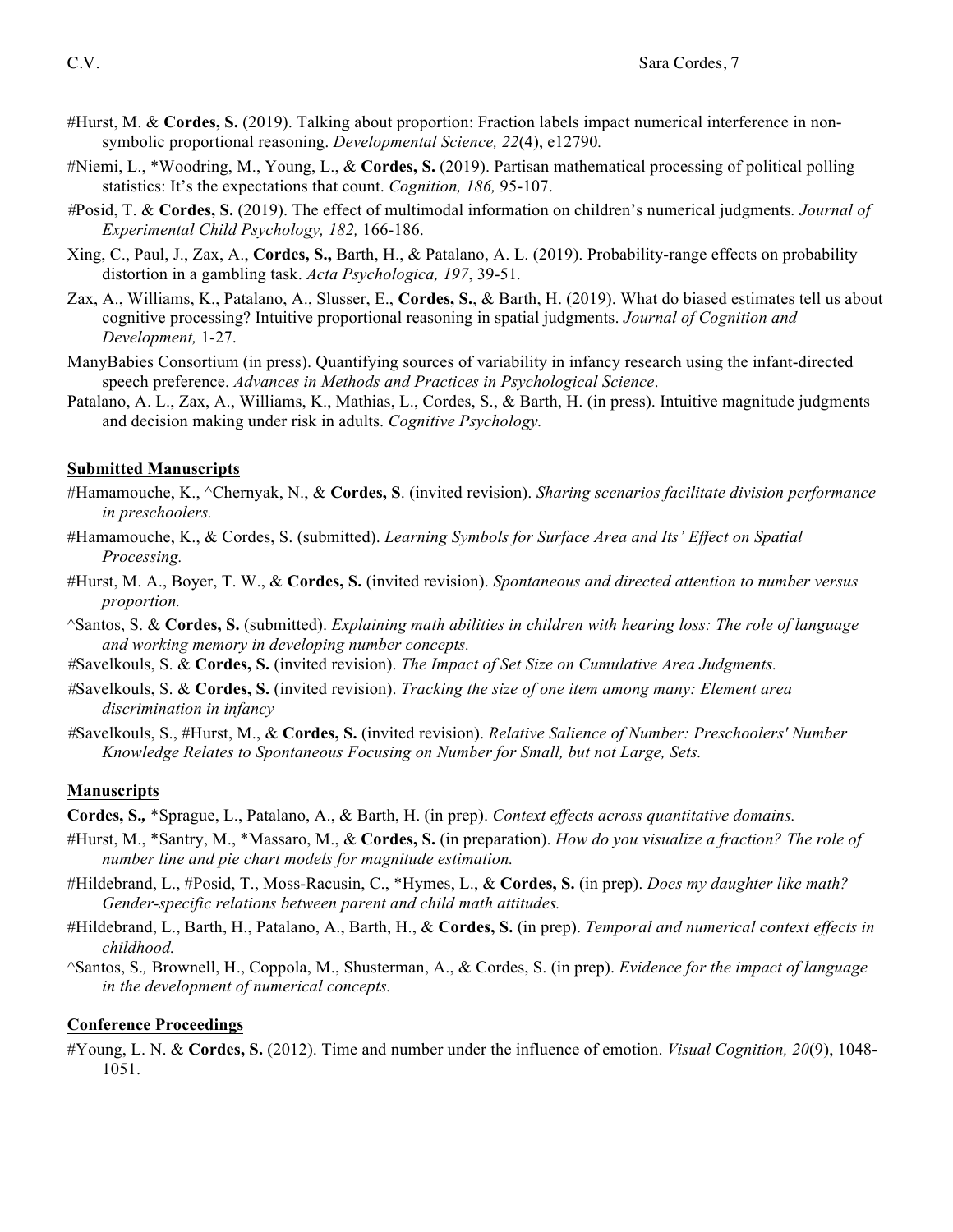- ^Chernyak, N., \*Sandham, B., Harris, P. L., & **Cordes, S.** (2016). Solving the knowledge-behavior gap: Numerical cognition explains age-related changes in fair sharing. *Proceedings of the Cognitive Science Society.*
- #Hamamouche, K., #Hurst, M., & **Cordes, S.** (2016). The effect of emotion and induced arousal on numerical processing. *Proceedings of the Cognitive Science Society.*
- #Hurst, M., \*Relander, C. & **Cordes, S.** (2016). Biases and benefits of number lines and pie charts in proportion representation**.** *Proceedings of the Cognitive Science Society.*
- *#*Hurst, M. & **Cordes, S.** (2018). Labeling fractions across notation, specific values, and education. *Proceedings of the Cognitive Science Society.*

### **Presentations:**

- Hamamouche, K., & Cordes, S. (October, 2019). How many seconds was that? The impact of teaching children about time on their ability to track durations. *Poster at the Cognitive Development Society Biennial Meeting, Louisville, KY.*
- Hildebrand, L., Barth, H., Patalano, A., & Cordes, S. (October, 2019). Context effects in children's numerical and temporal estimation. *Poster at the Cognitive Development Society Biennial Meeting, Louisville, KY.*
- Hildebrand, L., Lim, C., Cordes. (October, 2019). Framing matters: Relations between performance and math and spatial attitudes. *Poster at the Cognitive Development Society Biennial Meeting, Louisville, KY.*
- Prince, M., Hildebrand, L., Chernyak, N., & Cordes, S. (October, 2019). Gender as a cue to sharing preferences in 4-6 year-old children. *Poster at the Cognitive Development Society Biennial Meeting, Louisville, KY.*
- Sprague, L., Natt, G. & Cordes, S. (October, 2019). Effects of set size on cumulative area judgments in young children. *Poster at the Cognitive Development Society Biennial Meeting, Louisville, KY.*
- Hildebrand, L., & Cordes, S. (June, 2019). The Emergence of Gender Differences in Spatial and Math Attitudes Across Childhood. *Poster at the Annual Meeting of the Mathematical Cognition and Learning Society,* Ottawa, CA.
- Hamamouche, K. & Cordes, S. (June, 2019). Gain Scenarios Promote Attention to Number, Instead of Proportion, During Proportional Reasoning Tasks. *Poster at the Annual Meeting of the Mathematical Cognition and Learning Society,* Ottawa, CA.
- Santos, S., Brownell, H., Coppola, M., & Cordes, S. (June, 2019). Nonsymbolic Number Processing in Chidlren with Hearing Loss. *Poster at the Annual Meeting of the Mathematical Cognition and Learning Society,* Ottawa, CA.
- Cordes, S. (April, 2019). Learning Number in a Social World. *Invited Talk at Connecticut College,* New London, CT.
- Hurst, M. Boyer, T., & Cordes, S. (April, 2019). Spontaneous and Directed Attention to Number and Proportion. Talk to be presented at the *Midwestern Psychological Society Annual Meeting,* Chicago, IL.
- Gonzalez, G., Ahl, R., Cordes, S., McAuliffe, K. (March, 2019). Fairness Façade: Will Children Strategically use a "Veil of Fairness"? *Poster to be presented at the Society for Research in Child Development, Baltimore, MD.*
- Savelkouls, S., & Cordes, S. (March, 2019). Infants' Mapping Between Words and Number. *Poster to be presented at the Society for Research in Child Development,* Baltimore, MD.
- Xing, C., Zax, A., Paul, J., Cordes, S., Barth, H., & Patalano, A. (November, 2018). Re-evaluating the role of context in probability distortion. *Poster presented at the Annual Meeting of the Psychonomics Society, New Orleans, LA.*
- Hurst, M. & Cordes, S. (July, 2018). Labeling Common and Uncommon Fractions Across Education and Notation. Poster presented at the *Cognitive Science Society,* Madison, WI.
- Hamamouche, K., Keefe, M., Jordan, K., & Cordes, S. (July, 2018). Cognitive load impacts temporal and numerical judgments in distinct ways. *Poster presented at Cognitive Science Society Conference*. Madison, WI.
- Hamamouche, K. & Cordes, S. (May, 2018). Knowledge of formal temporal symbols predict age-related changes in temporal precision. *Talk presented at the Midwestern Cognitive Science Conference*. Bloomington, IN.
- Barth, H., Cordes, S., & Patalano, A. (May, 2018). What do relative quantity judgments tell us about the nature of cognitive processing? *Talk presented at 3rd International Meeting of the Psychonomic Society, Amsterdam, The Netherlands.*
- Xing, C., Zax, A., Paul, J., Cordes, S., Barth, H., & Patalano, A. (November, 2017). The role of context and numeracy in probability distortion. *Poster presented at 58th Annual Conference of the Psychonomic Society, Vancouver, BC.*
- Hamamouche, K. & Cordes, S. (October, 2017). The relation between symbolic and non-symbolic representations of time. *Talk presented at the First Conference of the Timing Research Forum. Strasbourg, France.*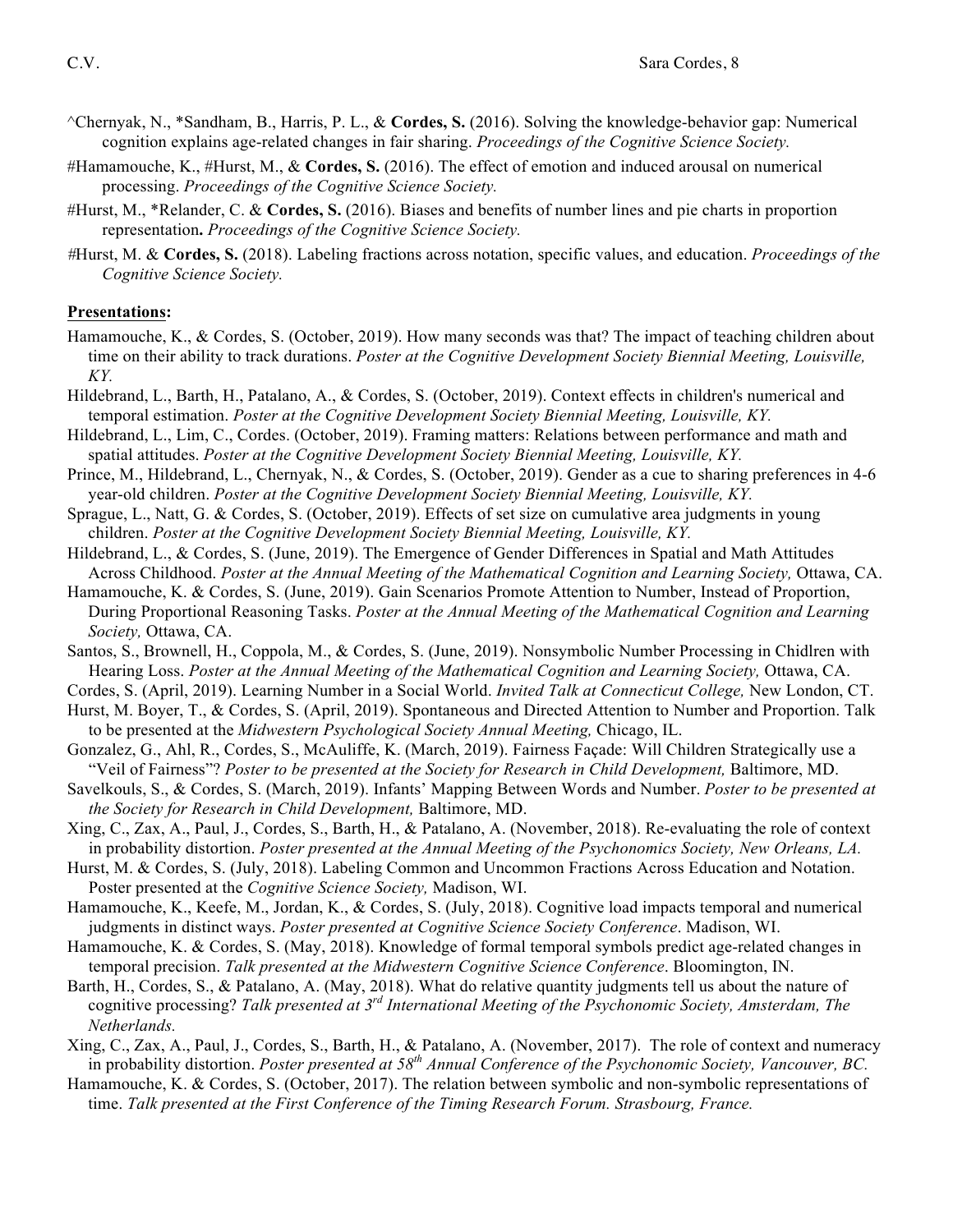- Cordes S. (October, 2017). Acquired whole number biases in nonsymbolic proportional reasoning. *Talk presented at University of Massachusetts, Amherst Number Workshop.*
- Hurst, M. & Cordes, S. (October, 2017). Aligning fractions and decimals with distinct contexts in  $3^{rd}$  to  $5^{th}$  grade children. *Poster presented at the Cognitive Development Society Biennial Meeting, Portland, OR.*
- Gordon, R., Chernyak, N. & Cordes, S. (October, 2017). Children's spontaneous use of gesture in a numerical task. *Poster presented at the Cognitive Development Society Biennial Meeting, Portland, OR.*
- Chernyak, N., Gordon, R., Harris, P. & Cordes, S. (October, 2017). Improving inequality: Training children to count promotes equal sharing behavior. *Poster presented at the Cognitive Development Society Biennial Meeting, Portland, OR.*
- Hamamouche, K. & Cordes, S. (October, 2017). Sub- and supra-second timing follow unique developmental trajectories in childhood. *Poster presented at the Cognitive Development Society Biennial Meeting, Portland, OR.*
- Hurst, M., & Cordes, S. (May, 2017). The role of verbal fraction labels in children's whole number bias. *Talk at the Association for Psychological Science Annual Meeting, Boston, MA.*
- Hamamouche, K., & Cordes, S. (May, 2017). The intersection of sharing behavior and approximate division in preschoolers. *Poster presentation at the Math Cognition Conference, Nashville, TN.*
- Hurst, M., & Cordes, S. (May, 2017). The role of verbal fraction labels in children's whole number bias. *Poster presentation at the Math Cognition Conference, Nashville, TN.*
- Eyler, R., Cordes, S., & Fraenkel, L. (October, 2016). Utilization of continuous "spinners" to communicate risk. *Poster presentation at Society for Medical Decision Making Annual Meeting, Vancouver, BC.*
- Hamamouche, K., Taylor, J., & Cordes, S. (September 2016). Heightened attention improves children's counting abilities. *Poster presentation at International Mind, Brain, and Education Society Conference. Toronto, Canada.*
- Chernyak, N., Sandham, B., Harris, P. L., & Cordes, S. (August, 2016). Numerical cognition explains age-related changes in sharing behavior. *Talk presented at the International Conference of Thinking. Providence, RI.*
- Hamamouche, K., Hurst, M., & Cordes, S. (August, 2016). The effect of induced arousal on numerical processing. *Talk presented at the Thirty-Eighth Annual Meeting of Cognitive Science Society. Philadelphia, PA.*
- Hurst, M., Relander, C. & Cordes, S. (August, 2016). Biases and benefits of number lines and pie charts in proportion representation. *Poster presented at the Thirty-Eighth Annual Meeting of Cognitive Science Society. Philadelphia, PA.*
- Chernyak, N., Sandham, B., Harris, P. L., & Cordes, S. (August, 2016). Solving the knowledge-behavior gap: Numerical cognition explains age-related changes in sharing behavior. *Talk presented at the Thirty-Eighth Annual Meeting of Cognitive Science Society. Philadelphia, PA.*
- Chernyak, N., Sandham, B., Harris, P. L., & Cordes, S. (June, 2016). Mechanisms of sharing: Numerical cognition explains age-related changes in sharing behavior. *Talk presented at the Forty-Second Annual Meeting of the Society for Philosophy and Psychology. Austin, TX.*
- Hamamouche, K. & Cordes, S. (May, 2016). Diminished marginal utility and numerical processing in childhood. *Poster presented at the NIH Math Cognition Conference, Ft. Worth, TX.*
- Savelkouls, S., Lazaroff, E., & Cordes, S. (October, 2015). Infants' small number discriminations when controlling for continuous extent. *Poster presented at the Neuroeducation for Number Processing Symposium, Hannover, Germany.*
- Eyler, R., Cordes, S., & Fraenkel, L. (October, 2015). Use of feedback to improve symbolic-number mappings. *Poster presented at Society for Medical Decision Making Annual Meeting, St. Louis, MO.*
- Chernyak, N., Sandham, B., Harris, P. L., & Cordes, S. (October, 2015). Number-based sharing: Bridging numerical cognition and sharing behavior in early childhood. *Poster presented at Cognitive Development Society Biennial Meeting, Columbus, OH.*
- Hamamouche, K. & Cordes, S. (October, 2015). The relationship between diminished marginal utility and numeric processing in childhood. *Poster presented at Cognitive Development Society Biennial Meeting, Columbus, OH.*
- Hurst, M. & Cordes, S. (October, 2015). Reasoning with continuous and discrete proportions in 4 and 6 year old children. *Poster presented at Cognitive Development Society Biennial Meeting, Columbus, OH.*
- Posid, T, Hymes, L., Moss-Racusin, C., & Cordes, S. (October, 2015). The development and influence of math-gender stereotypes across the lifespan. *Poster presented at Cognitive Development Society Biennial Meeting, Columbus, OH.*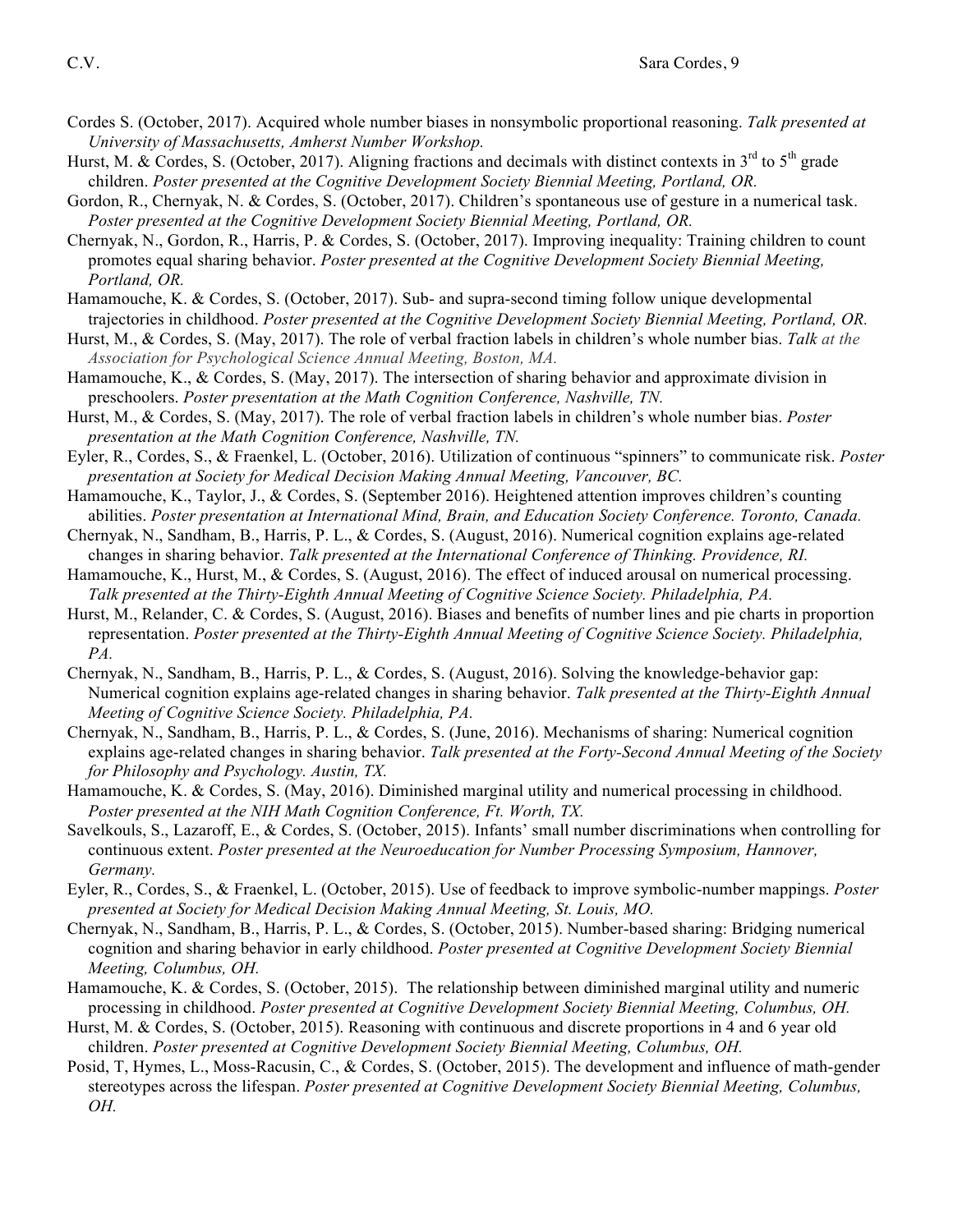- Savelkouls, S. & Cordes, S. (October, 2015). Familiar labels help infants discriminate item size. *Poster presented at Cognitive Development Society Biennial Meeting, Columbus, OH.*
- Hurst, M. & Cordes, S. (May, 2015). The impact of working memory interference on fraction and decimal magnitude processing. *Poster presented at NIH Math Cognition Conference, St. Louis, MO.*
- Posid, T., Boyce, H. & Cordes, S. (March, 2015). Small/Large discrimination learning in toddlers. *Poster presented at the Biennial Meeting of the Society for Research in Child Development, Philadelphia, PA.*
- Cordes, S. (November, 2014). The role of counting in early numerical abilities. *Invited Talk: Yale University Developmental Psychology Colloquium, New Haven, CT.*
- Hurst, M. & Cordes, S. (November, 2014). The impact of working memory interference on fraction and decimal magnitude processing. *Poster presented at the International Mind, Brain, and Education Society Annual Meeting, Houston, TX.*
- Niemi, L., Goldstein, A., & Cordes, S. (May, 2014). Comparing quantities under the influence of emotion: Differing effects on temporal and numeric processing. *Poster presented at the Annual Convention of the Association for Psychological Science, Washington D.C.*
- Anderson, U.S. & Cordes, S. (May, 2014). When subtracting nonsymbolic quantities, a local visual focus reduces underestimation. *Poster presented at the Annual Convention of the Association for Psychological Science, Washington D.C.*
- Posid, T. & Cordes, S. (March, 2014). Comparing apples and oranges: Heterogeneity facilitates across-set discrimination across the lifespan. *Poster presented at the Annual Meeting of the Eastern Psychological Association, Boston, MA.*
- Brazel, D, Posid, T. & Cordes, S. (March, 2014). From incompatible representations: When and how infants compare small and large sets. *Poster presented at the Annual Meeting of the Eastern Psychological Association, Boston, MA.*
- Anderson, U.S. & Cordes, S. (March, 2014). Positive poles first: Early comprehension of relational words in eightmonth olds. *Poster presented at the Annual Meeting of the Eastern Psychological Association, Boston, MA.*
- Goldstein, A., Heller, E., & Cordes, S. (March, 2014). Sets within sets: The influence of set membership on numerical estimates. *Poster presented at the Annual Meeting of the Eastern Psychological Association, Boston, MA.*
- Lewis, E., Niemi, L., & Cordes, S. (March, 2014). The effects of emotion on numerical estimation abilities across development. *Poster presented at the Annual Meeting of the Eastern Psychological Association, Boston, MA.*
- Cordes, S., Young, L., & Heller, E. (November, 2013). Feeling outnumbered: Group membership affects numerosity perception. *Paper presented at the Annual Meeting of the Psychonomics Society.*
- Anderson, U. S. & Cordes, S. (October, 2013). A young child's referential associations between quantities and number words and numerals. *Poster presented at the Biennial Meeting of the Cognitive Development Society, Memphis, TN.*
- Hurst, M. & Cordes, S. (October, 2013). Investigating multiple modes of rational number representation: Comparing decimal and fractional magnitude understanding in adults. *Poster presented at the Biennial Meeting of the Cognitive Development Society, Memphis, TN.*
- Posid, T. & Cordes, S. (October, 2013). How high can you count? Probing the limits of young children's counting. *Poster presented at the Biennial Meeting of the Cognitive Development Society, Memphis, TN.*
- Posid, T., Fazio, A., & Cordes, S. (October, 2013). Children's propensity to give in response to increased need and resources. *Poster presented at the Biennial Meeting of the Cognitive Development Society, Memphis, TN.*
- Cordes, S. (September, 2013). When to count: The role of adult input on early numerical abilities. *Invited Talk: University of Connecticut Developmental Psychology Colloquium.*
- Young, L. N. & Cordes, S. (May, 2013). Quantifying a threat: Evidence of a numeric processing bias. *Poster presented at the Annual Meeting of the Association for Psychological Science, Washington D.C.*
- Anderson, U. S. & Cordes, S. (April 2013). When searching for similarity, children spontaneously use perceptual (not categorical) likeness, regardless of processing mode. *Poster presented at the Biennial Meeting of the Society for Research in Child Development, Seattle, WA.*
- Anderson, U. S. & Cordes, S. (April 2013). Focus on the details! Inducing local perceptual processing improves child and adult judgments of numerical sameness. *Poster presented at the Biennial Meeting of the Society for Research in Child Development, Seattle, WA.*
- Cantrell, L, Boyer, T., Cordes, S., & Smith, L. B. (April, 2013). Signal clarity for infant quantity representation. *Paper presented at the Biennial Meeting of the Society for Research in Child Development, Seattle, WA.*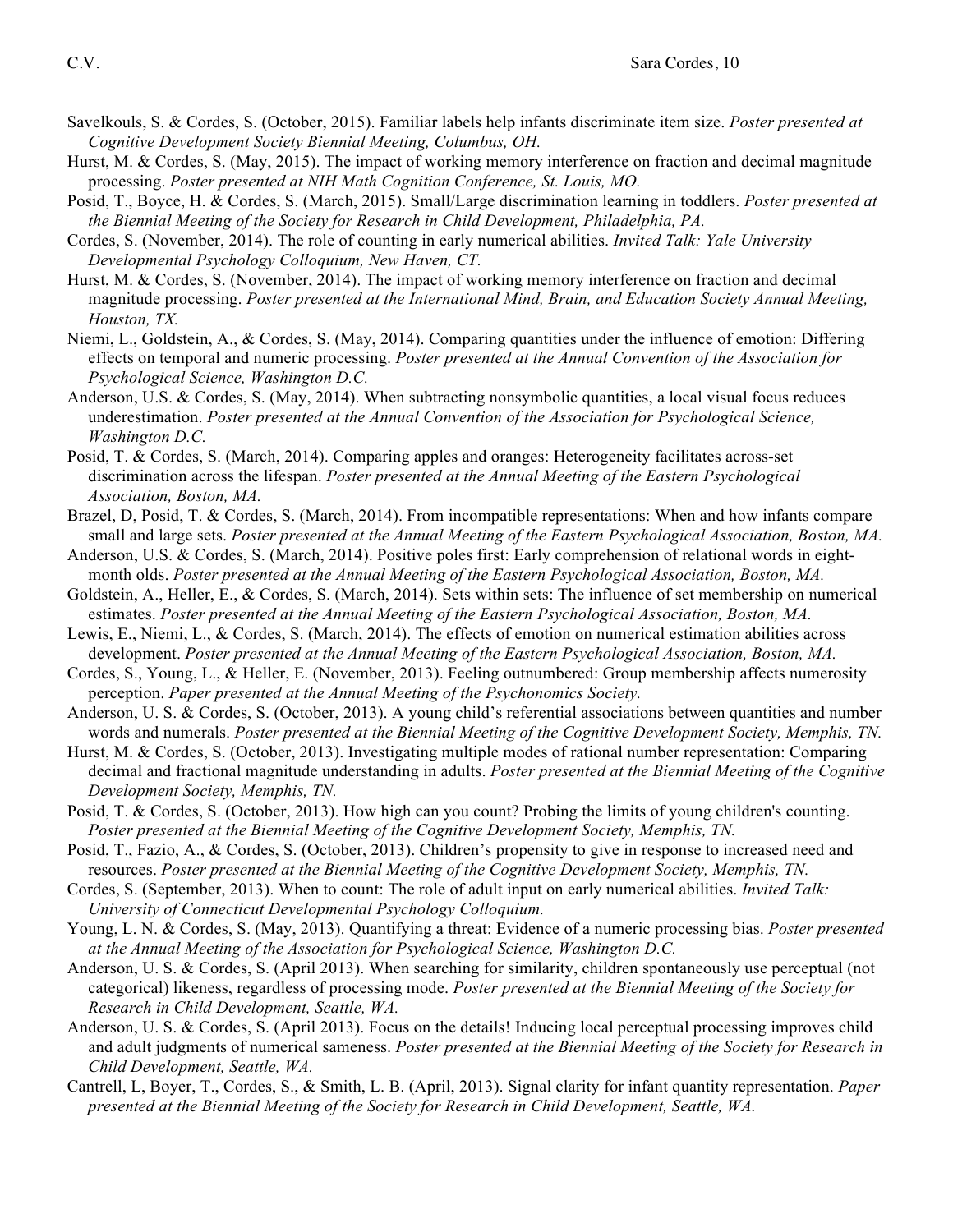- Posid, T. & Cordes, S. (April 2013). The influence of perceptual variability on preschooler's understanding of cardinality. *Poster presented at Biennial Meeting of the Society for Research in Child Development, Seattle, WA.*
- Posid, T., Huguenel, B., & Cordes, S. (April 2013). Stimulus heterogeneity facilitates difficult number judgments in preschoolers. *Poster presented at Biennial Meeting of Society for Research in Child Development, Seattle, WA.*
- Posid, T. & Cordes, S. (April 2013). Two is better than one: Redundant sensory and categorical information facilitates children's numerical judgments. *Poster presented at Biennial Meeting of the Society for Research in Child Development, Seattle, WA.*
- Goldstein, A., Cole, T. & Cordes, S. (April 2013). The development of infant's receptive numerical vocabulary in a preferential looking paradigm. *Poster presented at Biennial Meeting of the Society for Research in Child Development, Seattle, WA.*
- Cole, T. & Cordes, S. (April 2013). How do parents read counting books to their preverbal infants? An observational study. *Poster presented at Biennial Meeting of Society for Research in Child Development, Seattle, WA.*
- Lamoureux, J. A., Raiche, E. M., Barbera, K. A., Corwin, E. R., & Cordes, S. (March, 2013). Gender and stereotype threat effects on performance of a predictive learning task. *Poster presented at Annual Meting of the Eastern Psychological Association.*
- Young, L. N. & Cordes, S. (November, 2012). Time and number under the influence of emotion. *Paper presented at the Annual Meeting on Object Perception, Attention, and Memory (OPAM), Minneapolis, MN.*
- Young, L. N., Cordes, S., & Winner, E. (August, 2012). Access to a Musical Instrument Tops the List of Predictors of Academic Achievement Across SES. *Paper presented at the Annual Convention of the American Psychological Association, Orlando, FL*.
- Young, L. N., Winner, E., & Cordes, S. (August, 2012). Heightened Incidence of Depressive Symptoms in Adolescents Involved in the Arts. *Paper presented at the Annual Convention of the American Psychological Association, Orlando, FL.*
- Posid, T. & Cordes, S. (June, 2012). How High Can You Count? Probing the Limits of Young Children's Counting. *Poster presented at Biennial Meeting of the International Conference on Infant Studies, Minneapolis, MN.*
- Cordes S., Heller, L., & Putnam, M. M. (October, 2011). The Log to Linear Shift for Other Ordinal Sequences. *Paper presented at the Biennial Meeting of the Cognitive Development Society, Philadelpha, PA.*
- Cordes, S., Hopkins, E. J. & Brannon, E. M. (March, 2011). Verbal Labels Enhance Large Number Discrimination in Infancy. *Poster presented at the Biennual Meeting of the Society for Research in Child Development, Montreal, Quebec.*
- Cordes, S. (February, 2011). The Young Numerical Mind. *Invited Talk: University of Massachusetts, Boston Talks in Cognitive Science.*
- Cordes, S. & Brannon, E. M. (July, 2010). Size Discriminations in Infancy: Less Strength in Numbers. *Invited poster presented at the 24th International Attention and Performance Symposium on Space, Time, and Number, Paris, France.*
- Cordes S. (May, 2010). What Counts to Infants? Early Appreciations of Quantity. *Invited Talk: Children's Hospital of Boston Laboratories of Cognitive Neuroscience.*
- Cordes S. (April, 2010).What Counts to Infants? Early Appreciations of Quantity. *Invited Talk: Harvard Laboratory of Developmental Studies Colloquium Series.*
- Cordes, S. (November, 2009). Quantity in the Preverbal Mind. *Talk: First Meeting of Boston Area Cognitive Development Researchers.*
- Cordes, S. (October, 2009). What Counts to Infants? Early Appreciations of Quantity. *Invited Talk: Boston College Lynch School of Education.*
- Cordes, S., Platt, M., & Brannon, E. M. (April, 2009). Hot Handed Kids and Gambling Adults: Strategy Reversal in Risky Decision Making from Childhood to Adulthood. *Poster presented at the Annual Meeting of the Society for Research in Child Development, Denver, CO.*
- Cordes, S. (March, 2009).The Relative Importance of Number in Infancy. *Invited Talk: Duke University Psychology Department.*
- Cordes, S. (December, 2008). Quantitative Competencies in Infancy and Beyond. *Invited Talk: Stanford University Psychology Department.*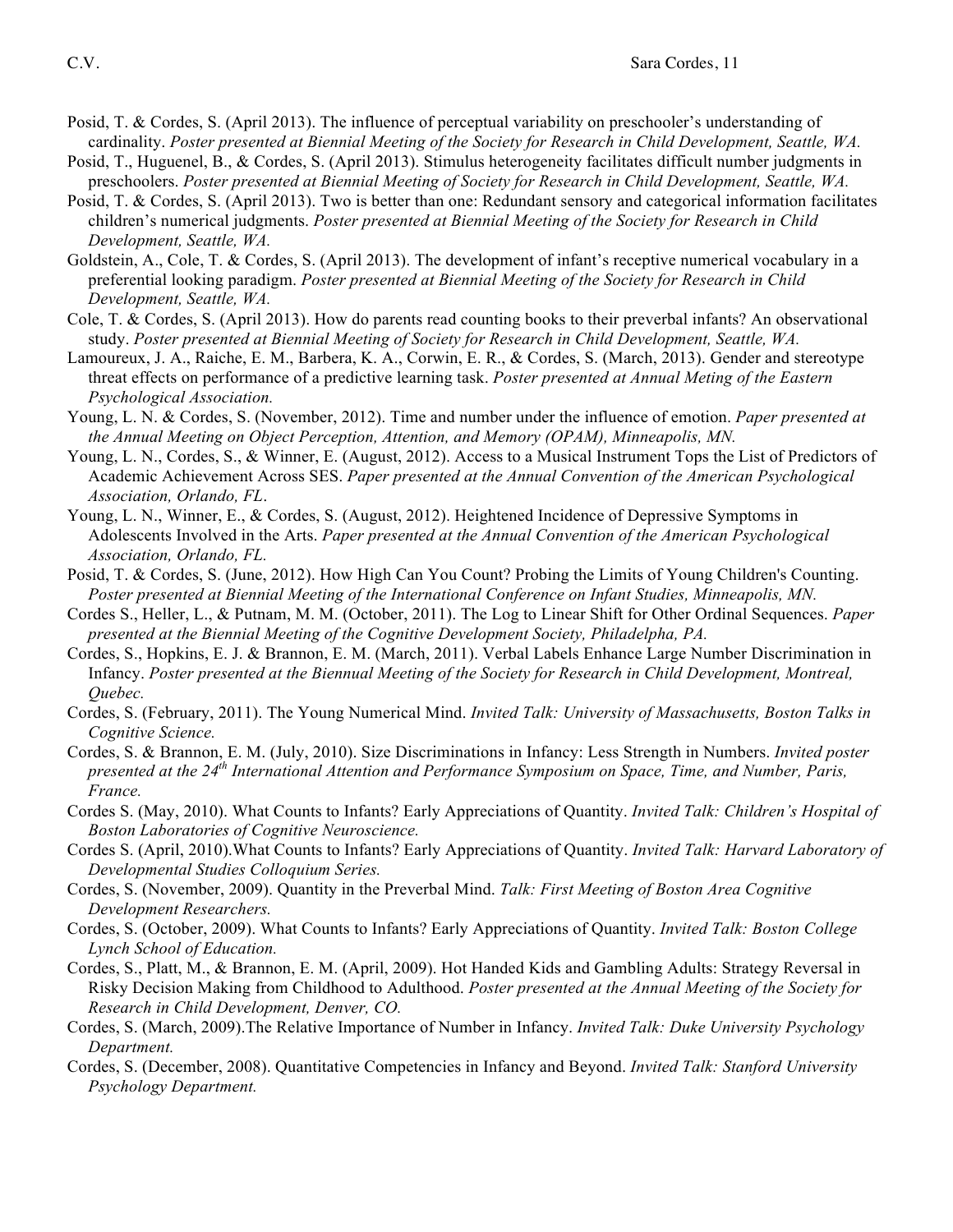- Cordes, S. (November, 2008). Quantitative Competencies in Infancy and Beyond. *Invited Talk: Macalaster College Psychology Department.*
- Cordes, S., Williamson, L. L., Alves, K., Bhave, S. R., Rodriguez, R., Wetsel, W. C., & Meck, W. H. (November, 2008). The Role of the Norepinephrine Transporter in Interval Timing. *Poster presented at Annual Meeting of the Society for Neurosciences, Washington D. C.*
- Cordes, S. (November, 2008). Quantitative Competencies in Infancy and Beyond. *Invited Talk: Boston College Psychology Department*
- Cordes, S. (November, 2008). Quantitative Competencies in Infancy and Beyond. *Invited Talk: The Ohio State University Psychology Department.*
- Cordes, S., Suanda, S., & Brannon, E. M. (March, 2008). Developmental Limitations on Numerical Ordinal Abilities. *Poster presented at the XVIth Biennial International Conference on Infant Studies, Vancouver, BC.*
- Cordes, S. (March, 2008). Quantity representations in infants, adults, and non-human animals. *Invited Talk: University Massachusetts, Amherst Psychology Department.*
- Cordes, S. (January, 2008). Quantity representations in infants, adults, and non-human animals. *Invited Talk: University of North Carolina, Chapel Hill Psychology Department.*
- Cordes, S. & Brannon, E. M. (October, 2007).The Difficulties Of Representing Continuous Extent In Infancy: Using Number Is Just Easier. *Poster presented at the annual meeting of the Cognitive Development Society, Santa Fe, NM.*
- Cordes, S., Lutz, D., & Brannon, E. M. (March, 2007). Discriminations of Small from Large Sets in Human Infants. *Poster presented at the biennial meeting of the Society for Research in Child Development, Boston, MA.*
- Cordes, S. (March, 2007). Many vs. much: The relationship between number and continuous extent representations in infancy. *Invited talk for the Duke University Center for Cognitive Neuroscience Lunchtime Magnitude Processing Colloquium Series.*
- Cordes, S. (March, 2006). Time Left Revisited: Temporal Subtraction in the Mouse. *Paper presented at the Annual Meeting of the International Conference on Comparative Cognition, Melbourne Beach, FL.*
- Pleil, K**.,** Cordes, S., Meck, W.H., & Williams, C. L. (March, 2006). Sex Differences in Timing: Possible Neuroendocrine Mechanisms. *Poster presented at the Annual Meeting of the International Conference on Comparative Cognition, Melbourne Beach, FL.*
- Cordes, S. (June, 2005). The Psychophysics of Abstract Quantities in Mouse and Man. *Invited Talk: Duke University Center for Cognitive Neuroscience.*
- Cordes, S. (February, 2005). Representations of Abstract Quantities in Mouse and Man. *Invited Talk: Massachusetts Institute of Technology.*
- Cordes, S., King, A. P., & Gallistel, C. R. (October, 2004). Time Left Revisited: Temporal Subtraction in the Mouse. *Poster presentation at the annual meeting of the Society for Neurosciences, San Diego, CA.*
- Cordes, S., Gallistel, C. R., & Gelman, R. (November, 2003). Nonverbal Arithmetic in Humans. *Poster presented at annual meeting of OPAM (Object Perception Attention and Memory), Vancouver, BC.*
- Cordes, S., & Gallistel, C. R. (August, 2002). Nonverbal Arithmetic. *Invited talk: Lab of Russell Church, Brown University.*
- Gelman, R., Gallistel, C. R., & Cordes, S. (March, 2002). Counting and Arithmetic Reasoning. *Invited talk: Harvard University.*
- Cordes, S., Gallistel, C. R., & Gelman, R. (June, 2002). Nonverbal Arithmetic in Humans. *Poster presented at annual meeting of the American Psychological Society, New Orleans, LA.*
- Cordes, S., Gelman, R., Gallistel, C. R., & Whalen, J. (June, 2001). Counting while talking: Different signatures for verbal and nonverbal counting. *Poster presented at annual meeting of the American Psychological Society, Toronto.*
- Cordes, S., Gelman, R., Gallistel, C. R., & Whalen, J. (December, 1999). Counting while talking: New evidence for nonverbal counting in humans. *Poster presented at UCLA's Science Poster Day, Los Angeles.*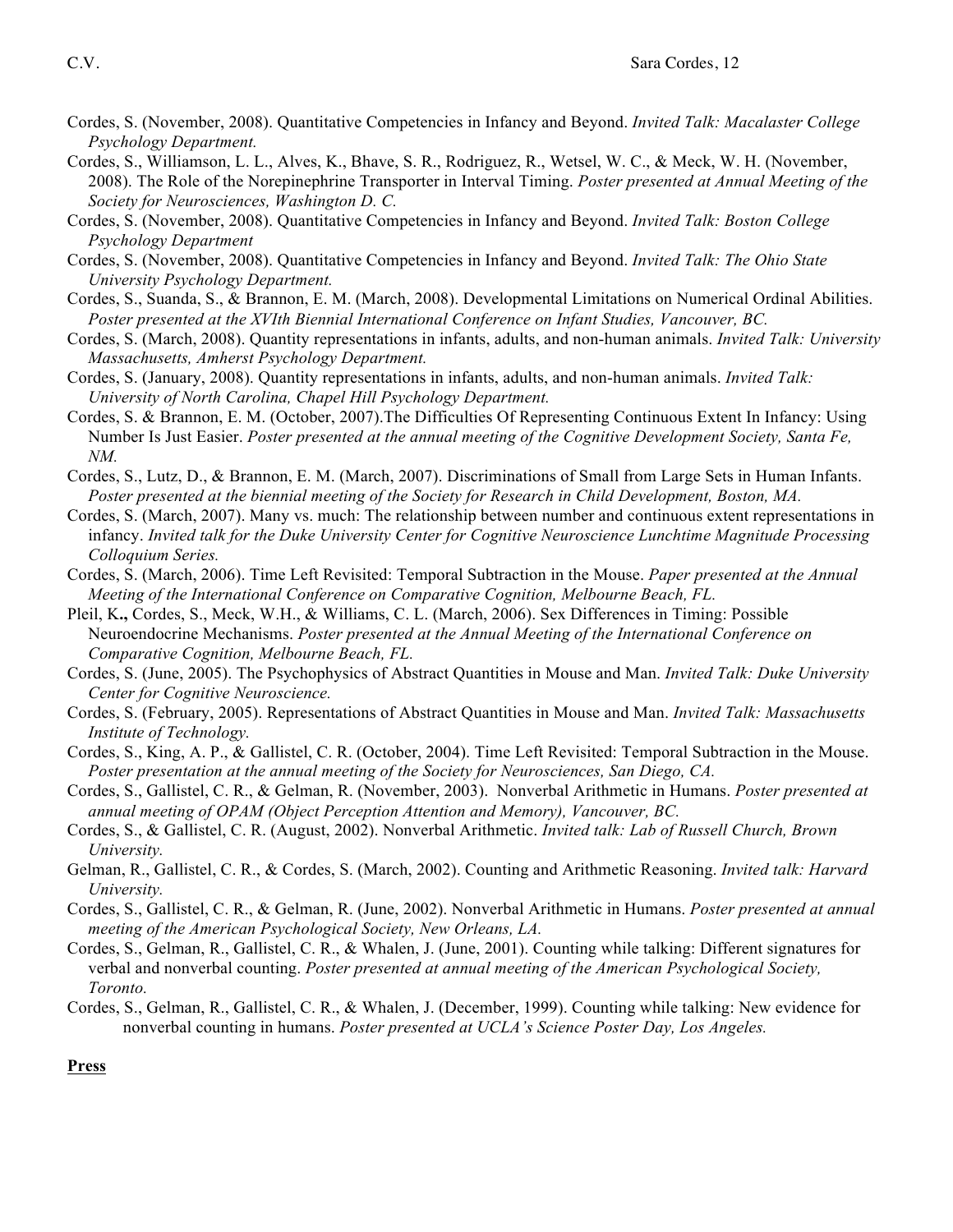- *APA press release*: Teens in arts report depressive symptoms, study says: http://www.apa.org/news/press/releases/2012/11/teens-depressive.aspx
- *Chicago Tribune:* Depressed teens more likely to make arts, study says: http://www.chicagotribune.com/news/local/ct-x-teens-arts-depression-20121212,0,3027398.story
- *Greater Good Magazine:* Why is your preschooler not sharing? https://greatergood.berkeley.edu/article/item/why\_is\_your\_preschooler\_not\_sharing

## **Community Outreach**

- Invited Speaker: "Fostering Early Math and Science", *Raising a Reader Foundation of Massachusetts Staff Training Event*. Spoke with staff at the Raising a Reader Foundation regarding how to inform parents about integrating numerical concepts into book reading (December, 2014).
- Invited Speaker: "Applying Early Math Research to Education", *Early Literacy Council of Springfield, MA*. Spoke to preschool/Head Start educators on how to integrate early math learning into the classroom (April, 2015).

## **Teaching Experience**

PS 5561 Mathematical Cognition and Learning (Spring 2019) PS 2260 Developmental Psychology (Fall 2011, 2012, 2013, 2014, 2015, 2016, 2017, 2018, 2019) PS 3368 Infancy (Spring 2011, 2016) PS 5560 Advanced Topics in Cognitive Development (Fall 2010; Spring, 2013, 2015, 2017, 2020) Guest Lecturer, Developmental Psychology (Fall 2007) Instructor, Quantitative Methods (Summer 2005) Guest Lecturer, Graduate Course in Mathematical Cognition (Spring 2005) Teaching Assistant, Advanced Topics in Cognitive Science (Spring 2005) Guest Lecturer, Cognitive Science (Spring 2004) Guest Lecturer, Honors Conditioning and Learning (Spring 2004) Instructor, Infant and Child Development Lab (Spring 2003)

Teaching Assistant, Honors Seminar in Cognitive Development (Spring 2002)

## **Departmental and University Committees**

| 2009-     | Graduate Admissions and Recruitment Committee (Chair since 2010) |
|-----------|------------------------------------------------------------------|
| 2009-2010 | Goals Committee                                                  |
| 2010-2012 | University Internal Review Board Committee                       |
| 2009-2011 | Colloquium Committee                                             |
| 2010-2011 | Strategic Planning and Preparation for External Review Committee |
| 2012-2013 | Developmental Psychology Faculty Search Committee                |
| 2013-2014 | Developmental Psychology Faculty Search Committee                |
| 2013-2014 | Senior Hiring Committee                                          |
| 2014-2015 | Developmental Psychology Faculty Search Committee                |
| 2014-2015 | Goals Committee (Chair)                                          |
| $2015 -$  | Graduate Evaluation Committee                                    |
| $2017 -$  | Psychology B.S. Revision Committee (Chair)                       |
| 2017-2018 | Social Psychology Faculty Search Committee                       |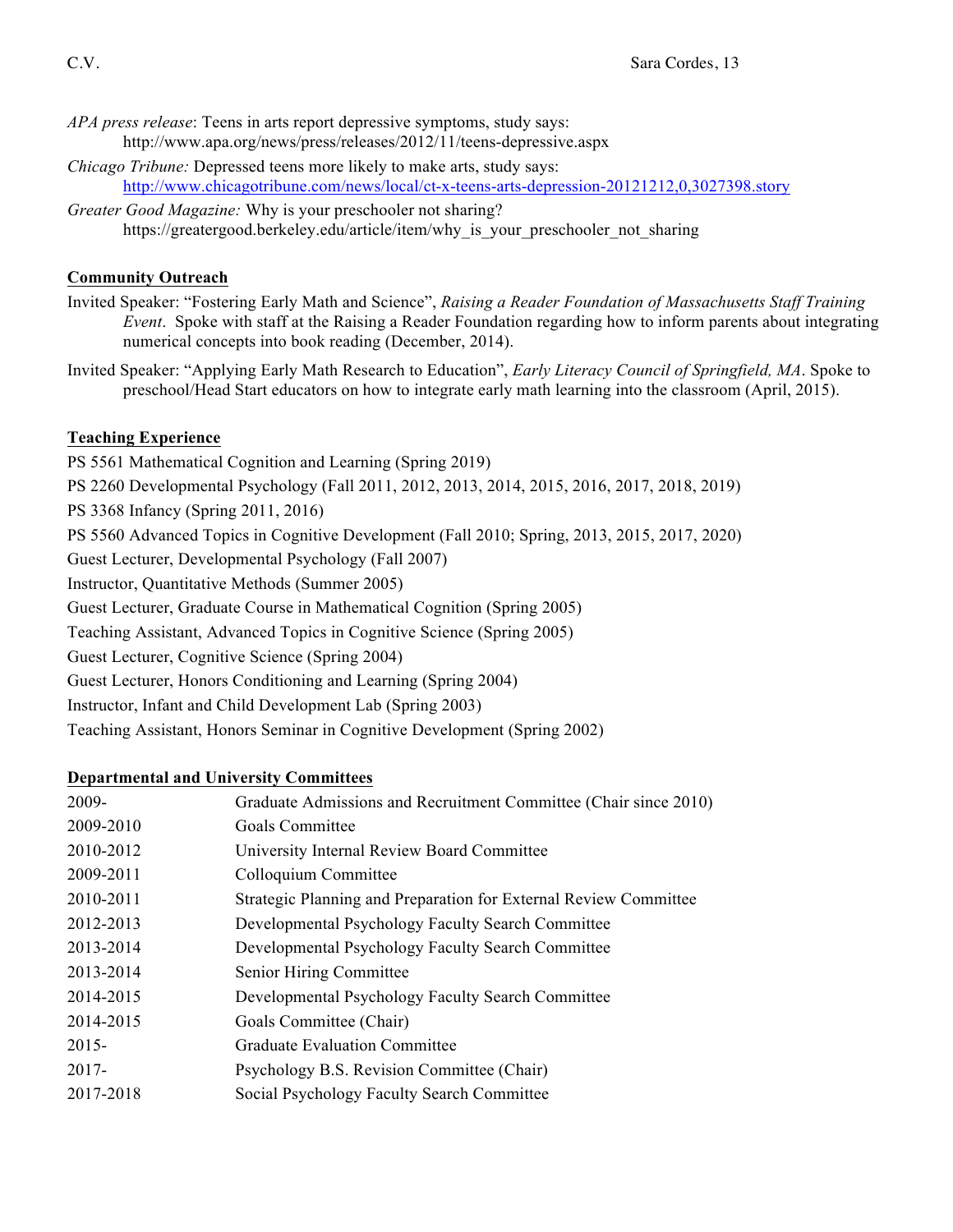| 2017-2019 | Peer Review of Teaching Committee                         |
|-----------|-----------------------------------------------------------|
| 2018-2019 | Developmental Psychology Faculty Search Committee (Chair) |

# **Mentoring**

# *Graduate and Postdoctoral Students*

| Postdoctoral Students:                                                                       | <b>Current Position</b>                               |
|----------------------------------------------------------------------------------------------|-------------------------------------------------------|
| Stacee Santos (2016-present)                                                                 | Boston College, University of Connecticut             |
| Nadia Chernyak (2015-2018)                                                                   | Assistant Professor, University of California, Irvine |
| Ursula S. Anderson (2012-2014)                                                               | University of Delaware Senior Research Analyst        |
| Doctoral Students:                                                                           |                                                       |
| Lindsey Hildebrand (2018-present)                                                            | <b>Boston College</b>                                 |
| Karina Hamamouche (Ph.D. 2019)                                                               | Assistant Professor, Belmont University               |
| Sophie Savelkouls (Ph.D. 2019)                                                               | Research Associate II, WestEd                         |
| Michelle Hurst (Ph.D. 2017)                                                                  | Postdoctoral Researcher, University of Chicago        |
| Laura Niemi (2011-2013, Ph.D. 2016)                                                          | Assistant Professor, University of Toronto            |
| Tasha Posid (Ph.D. 2015)                                                                     | Surgical Educator, The Ohio State University          |
| <b>Masters Students:</b>                                                                     |                                                       |
| Thomas Cole (M.A. 2013)                                                                      | Data Analyst, Rez-1 (Wellesley, MA)                   |
| Lab Coordinators:                                                                            |                                                       |
| Elizabeth Heller Murray (2009-2011)                                                          | Doctoral Student, Boston University                   |
| Alison Goldstein (2011-2014)                                                                 | Doctoral Student, University of California, Irvine    |
| Emma Lazaroff (2014-2016)                                                                    | Doctoral Student, University Wisconsin, Madison       |
| Raychel Gordon (2016-2018)                                                                   | Doctoral Student, University of Maryland              |
| Lauren Sprague (2018-2019)                                                                   | Doctoral Student, Florida State University            |
| Hayley Liebenow (2019-present)                                                               | <b>Boston College</b>                                 |
| Lesenia Fish (2019-present)                                                                  | <b>Boston College</b>                                 |
| Hailey Moore (2019-present)                                                                  | <b>Boston College</b>                                 |
|                                                                                              |                                                       |
| $\Gamma$ $\cdot$ $\Gamma$ $\Gamma$ $\cdot$ $\Gamma$ $\cdot$ $\Gamma$ $\cdot$ $\cdot$ $\cdot$ |                                                       |

### *External Student Support*

| $12/2011 - 5/2013$     | Georgia Institute of Technology NSF FACES Grant to Ursula Anderson, \$35,000                              |
|------------------------|-----------------------------------------------------------------------------------------------------------|
| 8/1/2012-7/31/2014     | NSF SBE Minority Postdoctoral Research Fellowship to Ursula Anderson                                      |
| 9/1/2013-8/31/2014     | National Endowment for the Arts Research Grant to Laura Niemi Young, \$26,000                             |
| $9/1/2014 - 8/31/2016$ | Natural Sciences and Engineering Research Council of Canada Postgraduate Scholarship to<br>Michelle Hurst |

# *Undergraduate Students*

*Undergraduate Theses Supervised (43)*

| 2011 | Marisa Putnam  | "The Log to Linear Shift: A Function of Mastery"                                   |
|------|----------------|------------------------------------------------------------------------------------|
| 2012 | Brynn Huguenel | "Development of the abstraction principle within the cardinal principle level: The |
|      |                | effects of heterogeneity on ordinal and estimation tasks"                          |
| 2012 | Cara Picano    | "How Infants & Young Children Understand Small vs. Large Numbers: Manual           |
|      |                | Search Task Across Development"                                                    |
| 2013 | Lila Abboud    | "The stability of symmetry preferences"                                            |
| 2013 | Allyse Fazio   | "Children's propensity to give in response to increased need and resources"        |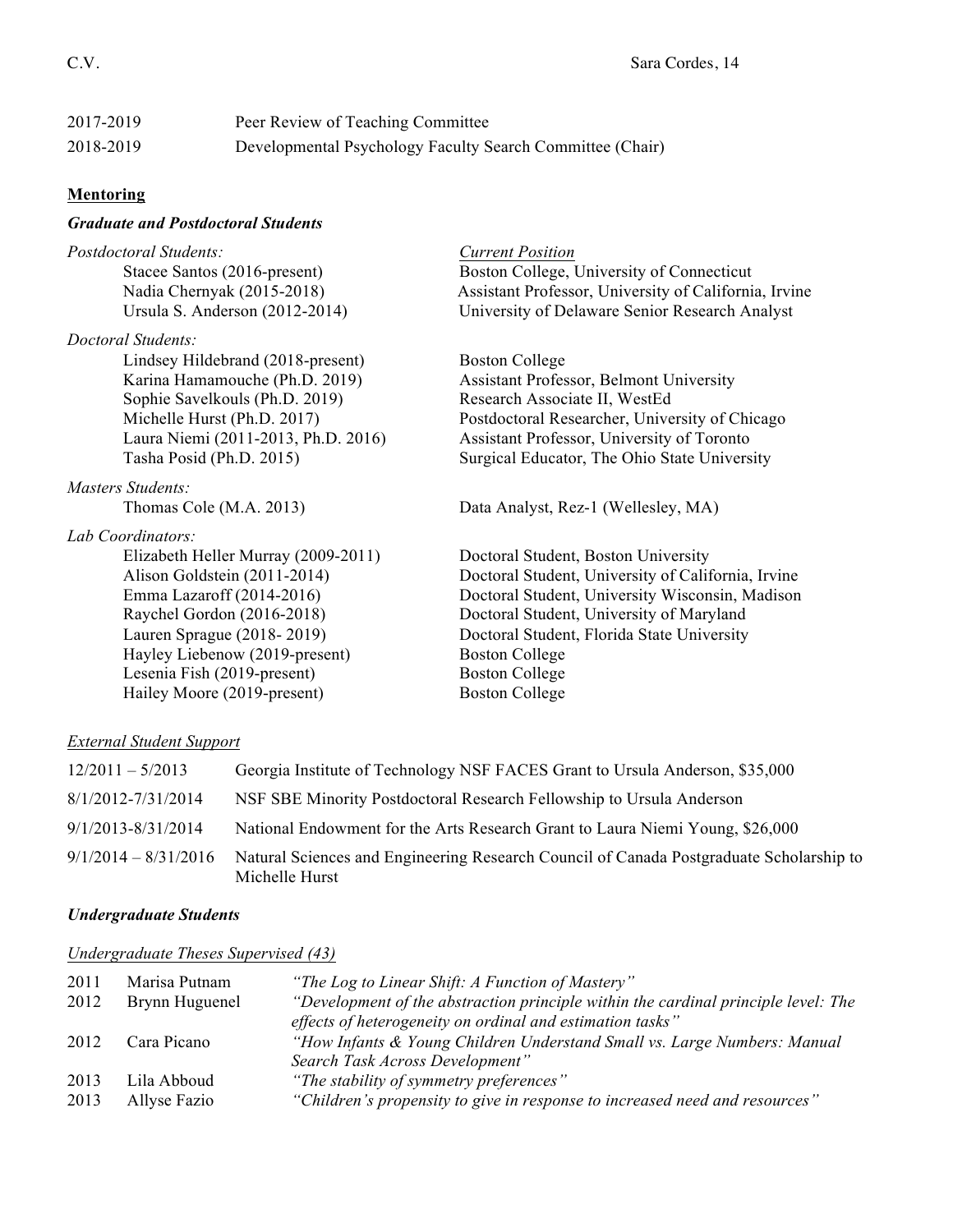| 2013         | Amy Lipton               | "Can categorical and numerical judgments be swayed by visual processing style?"                                                                       |
|--------------|--------------------------|-------------------------------------------------------------------------------------------------------------------------------------------------------|
| 2013         | Jacqueline Mendoza       | "The effects of verbal labels on numerical discrimination in infancy"                                                                                 |
| 2013         | Joseph Schade            | "The effect of emotion and autistic traits on time processing in adults"                                                                              |
| 2013         | Mackenna Woodring        | "Underestimating the opponent's big lead in political polls"                                                                                          |
| 2014         | Nicole Borglum           | "The development of the mental representation of pitch in space: The SPARC effect in<br>children"                                                     |
| 2014         | Danielle Brazel          | "From incompatible numerical representations: When and how infants compare<br>small and large sets"                                                   |
| 2014         | Siobhan Gavagan          | "The influence of emotion on time and number estimation"                                                                                              |
| 2014         | Laura Hymes              | "Evaluating the development and influence of math-gender stereotypes across the<br>lifespan"                                                          |
| 2014         | <b>Emily Lewis</b>       | "The effects of emotion on numerical estimation: A developmental perspective"                                                                         |
| 2014         | Marisa Massaro           | "Mental representations of rational numbers and how external visual references<br>impact them"                                                        |
| 2014         | Solange Moran            | "Understanding the effects of an induced bias in number perception"                                                                                   |
| 2014         | Alexandra Szczerepa      | "Who got more? The effects of ownership and perceived deservingness on children's<br>number estimates"                                                |
| 2015         | <b>Haley Boyce</b>       | "Touchscreen study on infants' understanding of number"                                                                                               |
| 2015         | Kelsey Carey             | "The impacts of book reading on infant numerical discrimination using a change-<br>detection paradigm"                                                |
| 2015         | Carolyn Greisser         | "Fraction distraction: The effect of rational numbers in word problems"                                                                               |
| 2015         | Emily Kleinlein          | "The development and influence of math-gender stereotypes across the lifespan"                                                                        |
| 2015         | Kelly Miller             | "Examining the perceived association between antisocial personalities and math<br>professions"                                                        |
| 2015         | Charlotta Relander       | "Adults' understanding of rational numbers in symbolic and non-symbolic form"                                                                         |
| 2015         | Alexandra Zax            | "The effects of emotion on numerical perception in adults"                                                                                            |
| 2016         | Nicole Brosnan           | "Concrete vs. abstract thinking: A relevant factor in the parent-child transmission of<br>math beliefs"                                               |
| 2016         | Cara Lucke               | "Parent interactive reading as a predictor of cognitive development"                                                                                  |
| 2016         | Olivia Noe               | "Investigating the intersection of sharing behavior and understanding of division in<br>young children                                                |
| 2016         | Caitlin Slotter          | "The subjective experience of math: An investigation into student attitudes toward<br>math oriented subjects"                                         |
| 2016         | Jennifer Taylor          | "The effects of emotional faces on children's numerical and counting abilities"                                                                       |
| 2016         | Ellen Yang               | "An evaluation of baseline data concerning intensive orchestral training and<br>predictors of academic achievement"                                   |
| 2017         | Kelsey Hawthorne         | "Social interactions bias numerical perception in preschoolers"                                                                                       |
| 2017         | Maura Keefe              | "The impact of cognitive load on temporal and numerical processing"                                                                                   |
| 2017         | Amanda Kuron             | "Labeling fractions: How linguistic input permeates mathematical thinking"                                                                            |
| 2017         | Monica Lee               | "Spontaneous focusing on number in adults"                                                                                                            |
| 2017         | Meghan Santry            | "Rational number representation: Mapping visual representations onto symbolic<br>ones"                                                                |
| 2017         | Stephanie Parent         | "The impact of verbal labels on numerical discrimination in infancy"                                                                                  |
| 2018         | Aziza Alam               | "Exploring the effects of gesture on children's proportional reasoning"                                                                               |
| 2018         | Kelsey Child             | "Representing cumulative area: Does the number of items determine sensitivity to<br>continuous properties?"                                           |
| 2018         | Kelsa Kazyak             | "Contextual features affect children's attention to number"                                                                                           |
| 2018         | Carolyn Patterson        | "Framing effects on proportional reasoning in young children"                                                                                         |
| 2019<br>2019 | Eileen Du<br>Kylie Gallo | "The effect of set size on cumulative area and cumulative duration estimates"<br>"Shifting perceptions of non-symbolic timing with symbolic feedback" |